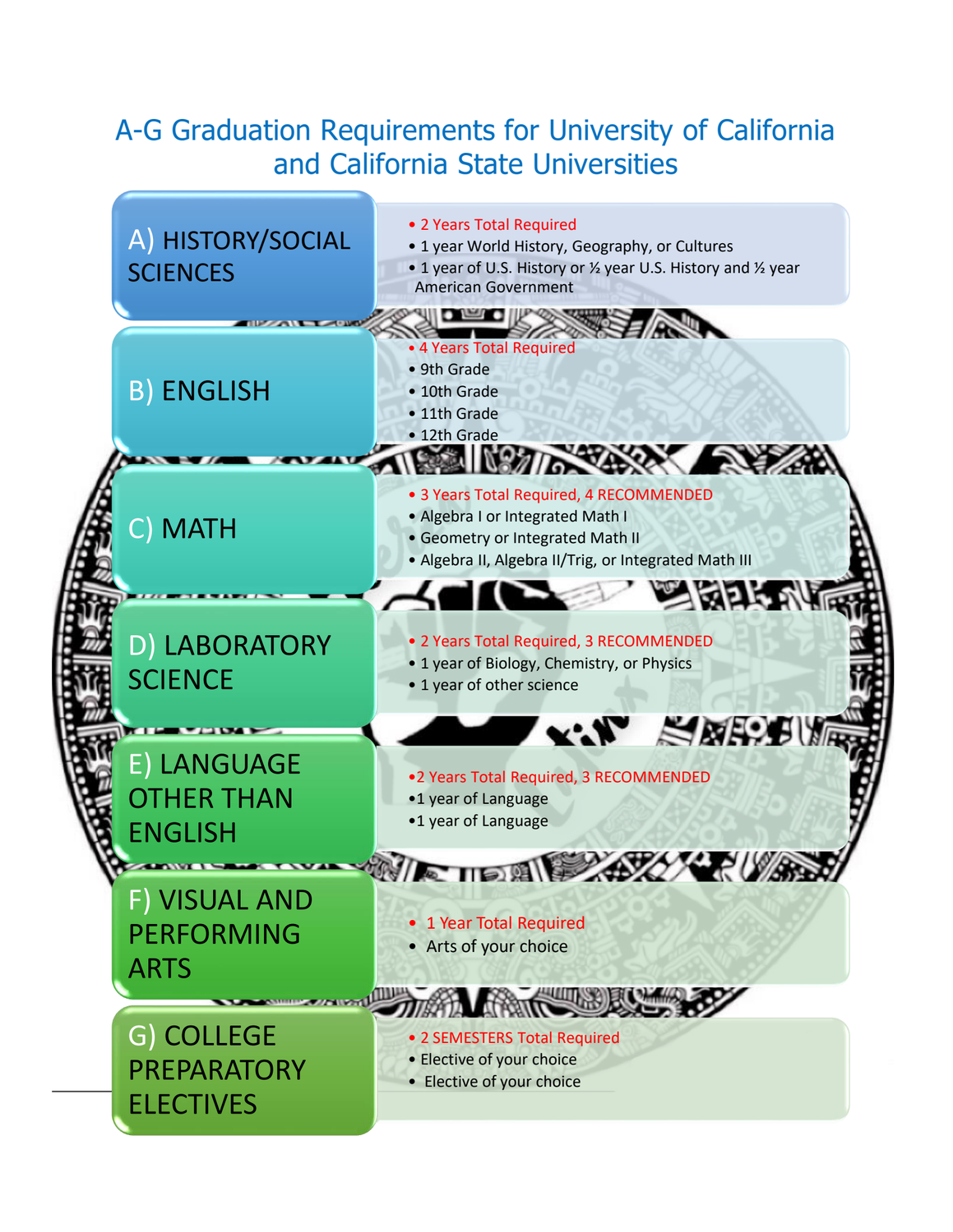| I Name:        |  |
|----------------|--|
| Current Grade: |  |
| High School:   |  |



#### **9 TH GRADE**

| Courses for the year: | Grade 1 | Grade 2 |
|-----------------------|---------|---------|
| a)                    |         |         |
| b)                    |         |         |
| c)                    |         |         |
| d)                    |         |         |
| e)                    |         |         |
| f)                    |         |         |
| g)                    |         |         |

### **10TH GRADE**

| Courses for the year: | Grade 1 | Grade 2 |
|-----------------------|---------|---------|
| a)                    |         |         |
| b)                    |         |         |
| c)                    |         |         |
| d)                    |         |         |
| e)                    |         |         |
| f)                    |         |         |
| g)                    |         |         |